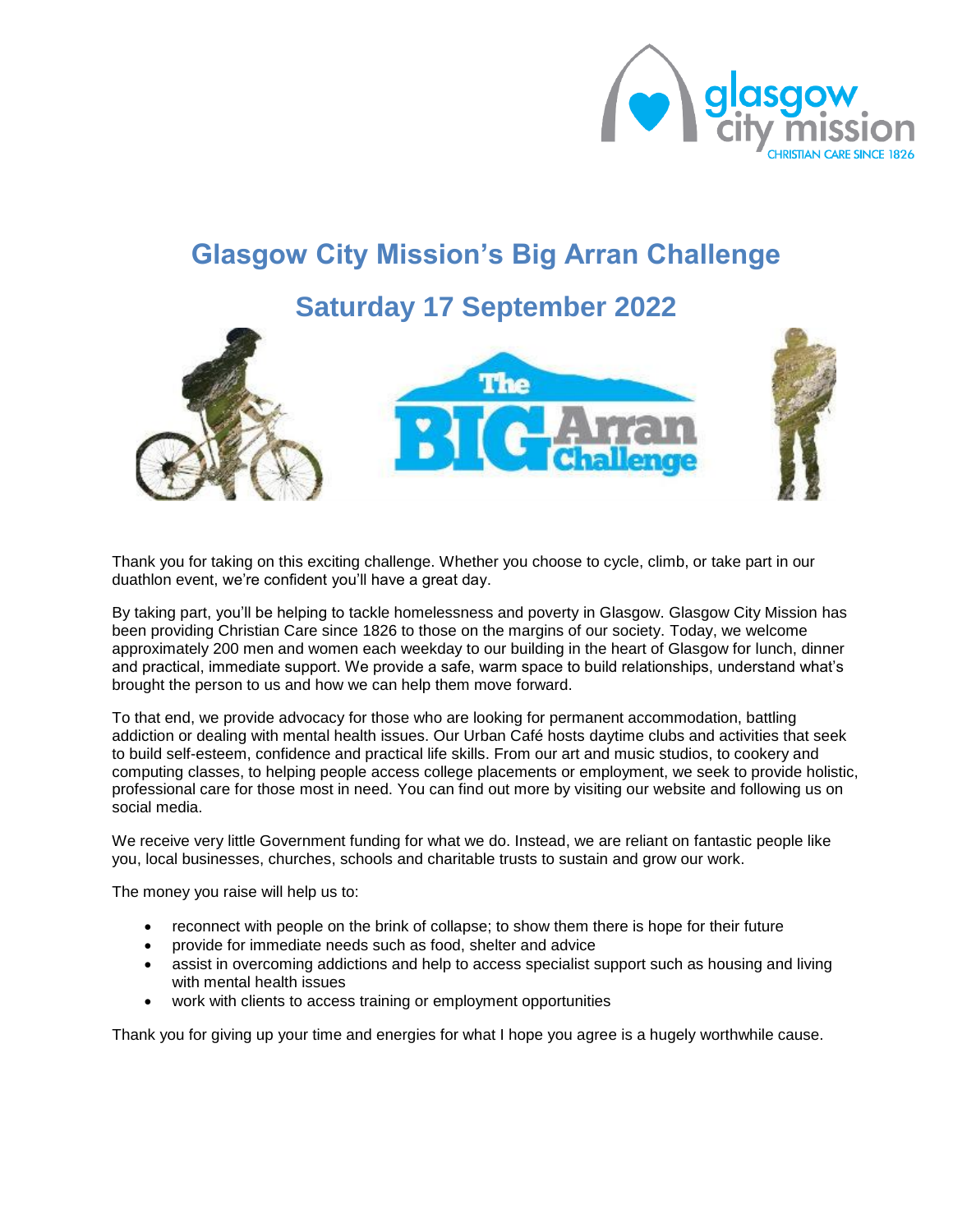# **What challenge will you take part in?**

### **Keeping it simple yet challenging!**

**Cycle the island or walk Goatfell or do both (A considerable achievement and one to boast of for years to come!)** 

**Tell all your family and friends you are raising money for people challenged by life itself.**

#### **Option 1: A vigorous climb**

Just 134 feet shy of a Munro, Goatfell is one of Scotland's most popular peaks with stunning views across the island and on a clear day, across to Ben Lomond, Jura and the coast of Ireland.

Start: 8.30am or 11.15am Duration: 4-6 hours

#### **Option 2: Full loop round the island cycle challenge**

Take in 57 miles of breathtaking scenery on your saddle in this Island-lapping cycle challenge.

Start: 8.30am or 11.15am Duration: 3-6 hours approx **Option 3: Glasgow City Mission Duathlon**

Climb Goatfell, the Island's highest peak at 2,866 feet, then cycle 57 miles around the Island. All in one day! Have you got what it takes?

Start time: 8.30am Duration: 10 hours approx

# **Glasgow City Mission will provide:**

- Return foot-passenger ferry ticket from Ardrossan to Arran
- Refreshments and showers at our Challenge Base the Ormidale Sports Centre, Brodick
- Support vehicle for cyclists
- Fundraising toolkit, T shirt and top tips to engage your friends & family

## **Sponsorship and registration fee**

A non-refundable deposit of £35 is required to secure your booking. Please pay to:

Name: Glasgow City Mission Sort code: 80-54-01 Account Number: 00401079 Reference: BIGARRAN

If you are unable to make payment by bank transfer, please send a cheque to:

Jack Geddes Glasgow City Mission 20 Crimea Street Glasgow G2 8PW

**THE REA** a shekara a sa sa **Contractor** a da Ba Scottish Charity SC001499

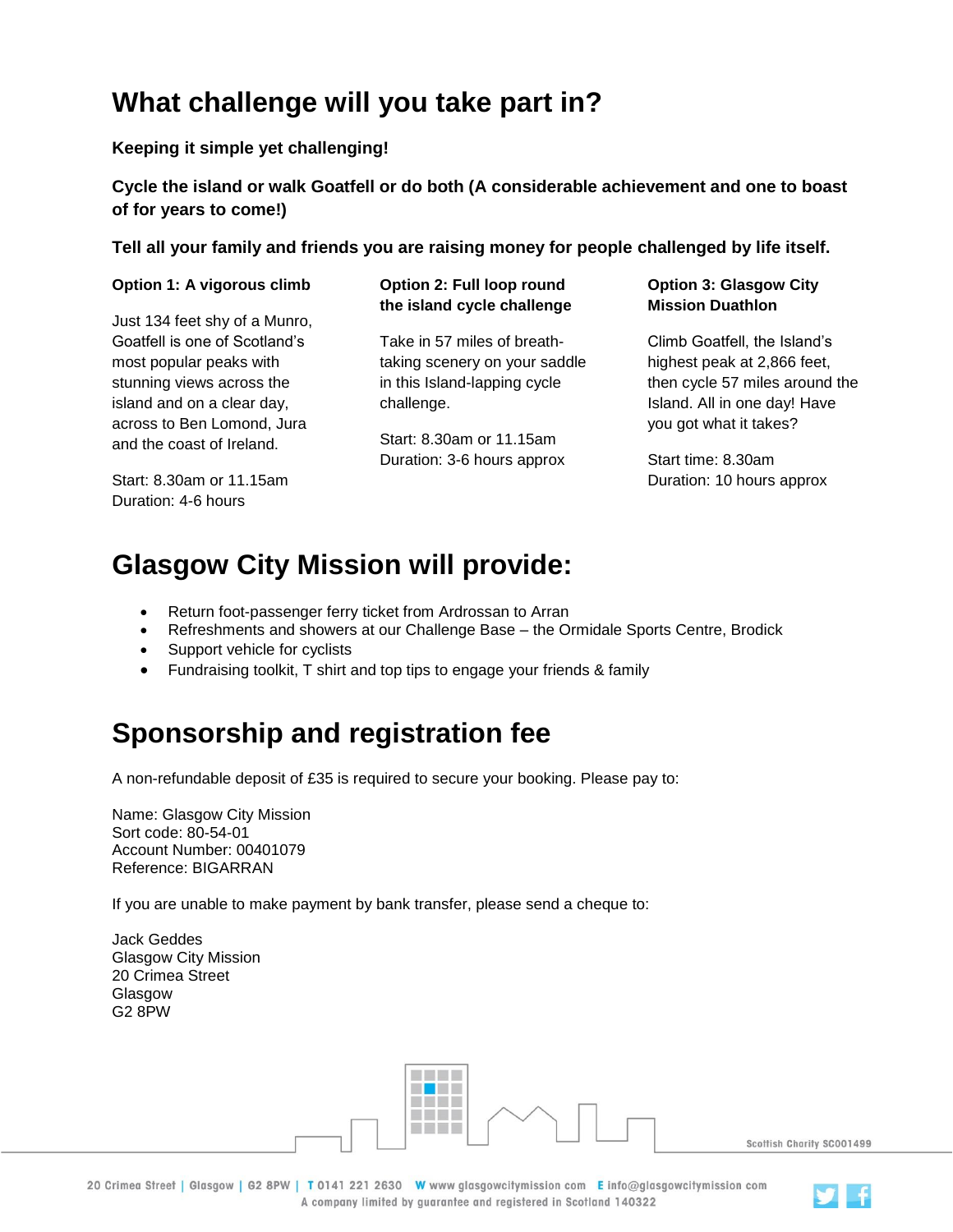In return for our support package, we also ask that you pledge to raise a minimum sponsorship of £100. We've found that when people start spreading the word, they quickly exceed this target.

A [JustGiving](http://www.justgiving.com/glasgowcitymission) online sponsor page takes minutes to setup and is a really easy, effective way to raise sponsor money from your friends, family and work colleagues. Paper sponsor forms also available.

## **Practicalities**

#### **Ferry times**

By participating in the Big Arran Challenge, we will arrange one return foot passenger ticket to be uplifted at Ardrossan ferry terminal for Saturday departure – our team of volunteers will be stationed inside the terminal building.

If you wish to take your car across, you should arrange for this yourself and at your own expense. Please be aware however cars are not required for the challenge and due to earlier (30min) ferry check-in times, may actually impede your ability to finish the challenge on time. Pedal cycles are carried for free.

If you are participating in the Glasgow City Mission Arran Duathlon, we're recommending you take the 7am ferry from Ardrossan to begin the challenge at 8.30am. That will ensure enough time to complete the two events and be able to board the last ferry home which departs Brodick at 7.20pm.

A later ferry leaves Ardrossan at 9.45am which may be more suitable to those undertaking the cycle or walk only challenges.

Return ferries depart from Brodick at 11.05am, 12.30pm, 1.55pm, 3.15pm, 4,40pm, 6pm, 7.20pm. Return tickets are valid for 1 month so why not make a weekend of things?

Check-in closes 10 minutes before sailing for foot passengers and 30 minutes for vehicles. Please be aware, it is your responsibility to ensure you complete your event in time to make the last ferry home (7.20pm). Glasgow City Mission cannot be held responsible if you miss your ferry.

Full ferry information available at Arran: Ardrossan - [Brodick | CalMac Ferries](https://www.calmac.co.uk/summer-timetables/ardrossan-brodick)

In the unlikely event of ferries being cancelled, e.g. due to bad weather, we will postpone the event to a MAY 2023.

On disembarking the ferry, make your way to our Big Arran Challenge Base Camp.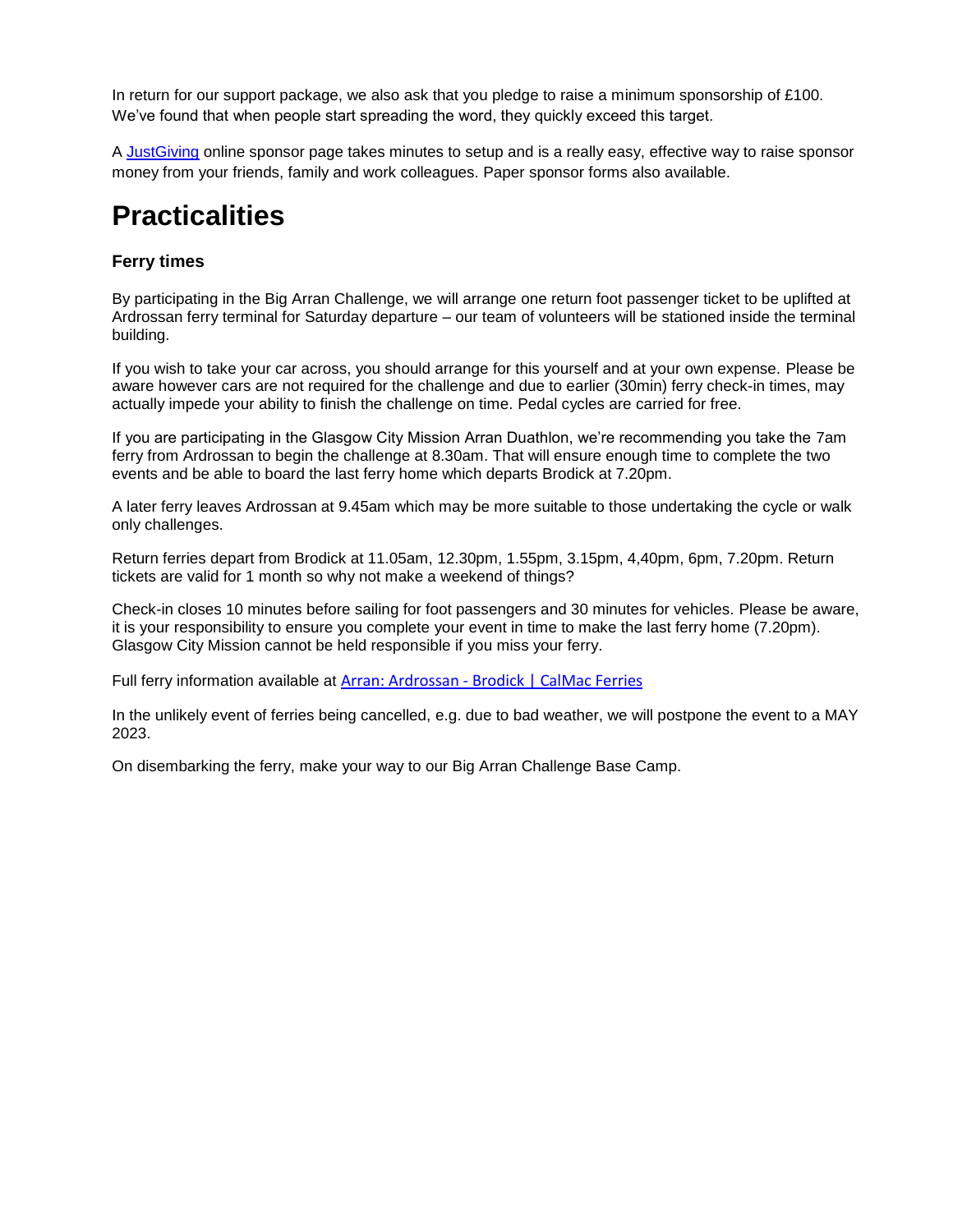#### **Big Arran Challenge Base Camp**

Situated at the Ormidale Sports Centre, Shore Road, Brodick, a short ten minute walk from the Ferry terminal. We'll have food, showers, toilets and storage facilities available for your use here.

**All** events will start and finish here.



#### **Bike support vehicle**

If you are participating in the Glasgow City Mission Duathlon or Cycle challenge and you experience difficulties with your bike and are unable to complete the course, or require first aid, we will have a bike support vehicle available. We will endeavour to repair your bike where possible and administer first aid. If necessary, we will transport you and your bike back to base camp.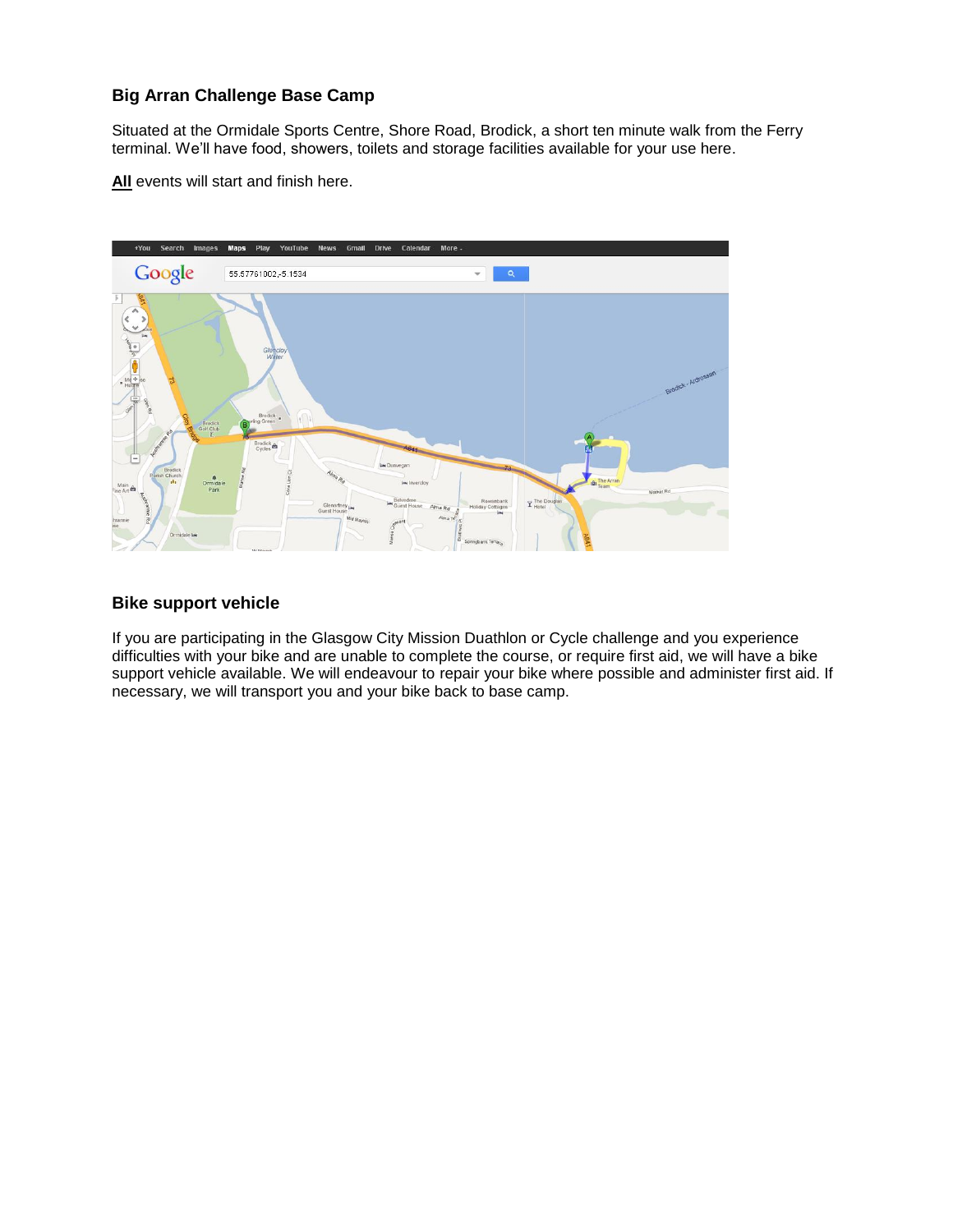### **Cycling around Arran**

Cyclists will follow the main A841 route around the island in a clockwise direction – see map Watering stations and toilet facilities will be available at Whiting Bay, Blackwaterfoot and Lochranza. There is a good number of up and downhill stretches.

Round the island route map (57 miles)



#### **Climbing Goatfell**

We will adopt the most popular walking route to and from Goatfell summit. This should take between four and six hours dependant on fitness levels. There is a 1½ mile walk from the Ormidale Sports Centre to the start of the Goatfell climb. There is an additional 'check-in' marquee at the foot of the climb (Arran Brewery car park – new for 2022!) A minibus will be available for the return walk back, if required, from the car park.

You should wear sturdy walking boots and be prepared for Scottish inclement weather. Layers of clothes are good. Temperatures and conditions can change dramatically towards the summit even when conditions at base camp are good. Please ensure you carry sufficient drinking water, a map, compass and torch. Mobile reception can be patchy but possible for most of the walking route. We will have spotters on parts of the Goatfell route and there will be a number of direction signs.

More information on Goatfell can be found in a helpful leaflet from the National Trust for Scotland: [Goatfell | National Trust for Scotland \(nts.org.uk\)](https://www.nts.org.uk/visit/places/goatfell)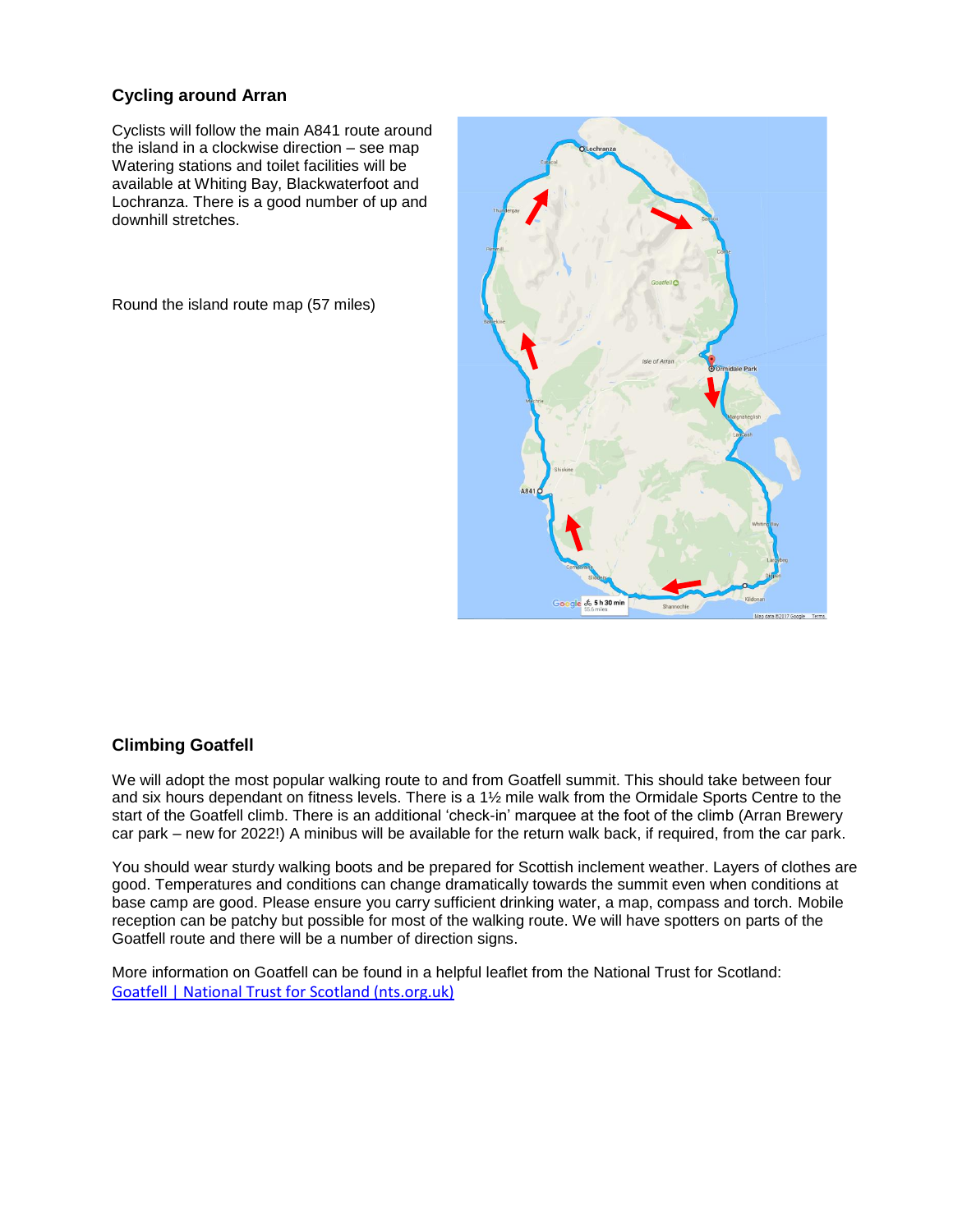#### **Precautions**

The Big Arran Challenge is not a competitive race but rather a charity fitness challenge. You may wish to undertake a 'personal best' time but must adhere to the rules of the road and safe hillwalking practices. Challengers participate in the knowledge that all events require a comparable level of fitness and good health.

You must be 18 or over, or 16-17 with parental permission.

#### **Brodick village centre**

Brodick has a range of small stores, coffee shops and tourist attractions – perfect for any supporters you may be bringing with you and want to enjoy a day out whilst you're touring the island. Lots of information can be found at [www.visitarran.com.](http://www.visitarran.com/)

### **Next steps**

- 1. Confirm your participation by completing our online form on our events webpage: [https://www.glasgowcitymission.com/event/big-arran-challenge-2022/.](https://www.glasgowcitymission.com/event/big-arran-challenge-2022/)
- 2. A non-refundable deposit of £35.00 is required see above for details. In addition, you are pledging to raise the minimum sponsorship of £100.
- 3. Take two minutes to setup an online sponsor page at [www.justgiving.com/glasgowcitymission.](http://www.justgiving.com/glasgowcitymission) This is the most effective way to generate sponsor money. It's simple to setup but if you'd like a hand or are 'not a computer person', Glasgow City Mission can do this for you - just ask.
- 4. Send everyone you know the link to your online sponsor page (if you use Facebook/Twitter etc, use these too for maximum awareness; include the link in your email auto signatures etc)
- 5. Print off paper sponsor forms too for those who wish to do give in this way see your Fundraising Toolkit that we'll send you.
- 6. Complete the disclaimer form and bring with you on the day
- 7. Meet at Ardrossan Ferry Terminal where you'll be issued with your ticket and sign in details. The Duathlon begins at the Ormidale Sports Centre, Shore Street, Brodick at 8.30am and cycle-only and climb-only challenges at 8.30am and 11.15am.

If you have any questions ahead of the big day, please do not hesitate to contact us.

Thank you for helping tackle homelessness and poverty in Glasgow.

Jack Geddes Marketing and Fundraising Manager [jack@glasgowcitymission.com](mailto:jack@glasgowcitymission.com) / 07714 983075